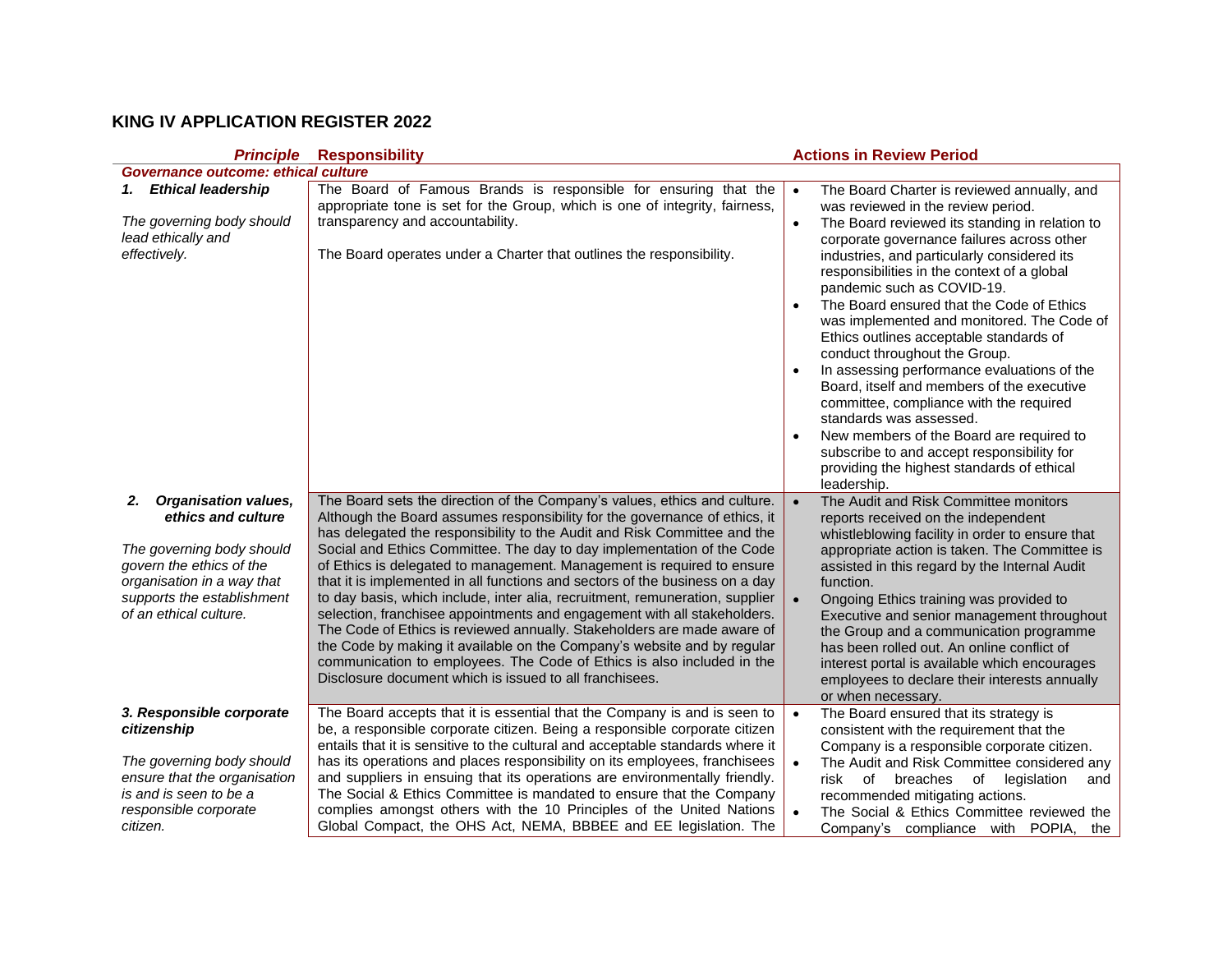| <b>Principle</b>                                                                                                                                                                                                                                                                                                      | <b>Responsibility</b>                                                                                                                                                                                                                                                                                                                                                                                                                                                                                                                                                                                                                                                                                                                                                                                                                | <b>Actions in Review Period</b>                                                                                                                                                                                                                                                                                                                                                                                                                                                                                                                                                                                                                                           |
|-----------------------------------------------------------------------------------------------------------------------------------------------------------------------------------------------------------------------------------------------------------------------------------------------------------------------|--------------------------------------------------------------------------------------------------------------------------------------------------------------------------------------------------------------------------------------------------------------------------------------------------------------------------------------------------------------------------------------------------------------------------------------------------------------------------------------------------------------------------------------------------------------------------------------------------------------------------------------------------------------------------------------------------------------------------------------------------------------------------------------------------------------------------------------|---------------------------------------------------------------------------------------------------------------------------------------------------------------------------------------------------------------------------------------------------------------------------------------------------------------------------------------------------------------------------------------------------------------------------------------------------------------------------------------------------------------------------------------------------------------------------------------------------------------------------------------------------------------------------|
|                                                                                                                                                                                                                                                                                                                       | Board has a zero tolerance for non-compliance with legislation. The Board<br>delegated to management the responsibility of ensuring compliance with<br>the Company's own policies and procedures. Material breaches are<br>reported to the Board.                                                                                                                                                                                                                                                                                                                                                                                                                                                                                                                                                                                    | Competition<br>Act,<br>the<br>amended<br><b>EPR</b><br>Regulations, OHS, NEMA and relevant Labour<br>legislation and its standing with regard to<br>transformation, sustainability and ethics.<br>The Social & Ethics Committee considered the<br>$\bullet$<br>company's standing with regard to climate<br>change and reviewed required disclosures. The<br>Committee further set and approved the<br>relevant SDG Goals applicable to the Group<br>and appropriate targets for the year. Areas of<br>focus on minimising environmental impact were<br>identified by the Social & Ethics Committee and<br>are outlined in the Sustainability Report of the<br><b>IAR</b> |
| Governance outcome: performance and value creation                                                                                                                                                                                                                                                                    |                                                                                                                                                                                                                                                                                                                                                                                                                                                                                                                                                                                                                                                                                                                                                                                                                                      |                                                                                                                                                                                                                                                                                                                                                                                                                                                                                                                                                                                                                                                                           |
| 4. Strategy,<br>implementation and<br>performance<br>The governing body should<br>appreciate that the<br>organisation's core purpose,<br>its risks and opportunities,<br>strategy, business model,<br>performance and<br>sustainable development<br>are all inseparable elements<br>of the value creation<br>process. | The Board sets the direction, purpose and strategy of the Company and<br>delegates to management the responsibility of formulating and<br>implementing the strategy. The Board annually approves the overall<br>strategy and operational strategic plans. The plans include key<br>performance measures and targets approved by the Board and oversees<br>the reporting on and implementation of the plans. The Board thus plays a<br>key role in the oversight of strategy implementation.<br>In assessing and approving the strategy, the Board takes into account risks<br>and opportunities relating to the strategy and its implementation. The Board<br>satisfied itself that the business model is appropriate for the strategy<br>implementation and that sustainable development is an important factor in<br>the strategy. | The Board reviewed the progress on the<br>strategy implementation and approved the<br>strategy for the following five years in<br>November 2021.<br>At each Board meeting and Investment<br>Committee meeting, management reported on<br>progress with regard to its implementation of<br>the approved strategy and whether targets<br>that had been set were met.<br>Enhanced focus has been given to the<br>assessment and mitigation of risk, and its<br>impact on strategy implementation, which is<br>reported on in the IAR.                                                                                                                                        |
| 5. Reports and disclosure<br>The governing body should<br>ensure that reports issued<br>by the organisation enable<br>stakeholders to make<br>informed assessments of<br>the organisation's<br>performance, and its short,<br>medium and long-term<br>prospects.                                                      | The Board sets the direction, approach and conduct for reporting to the<br>Company's stakeholders and approves the framework and when<br>necessary, the detail to be used. The Board ensures that the reporting<br>frameworks are compliant with all regulatory requirements, which include<br>the Companies Act, the JSE Listings Requirements which include the<br>requirement to adhere to the provisions of King IV.<br>The Board approves the Integrated Annual Report, the basis of materiality<br>to be used within the report and satisfies itself as to the assurances<br>required from external parties.<br>The Board further ensures that regular and requisite disclosures are made<br>to investors, shareholders, employees and customers informing them of<br>the Company's performance and prospects.                 | The Board has satisfied itself that all reporting<br>has been done in compliance with the<br>Companies Act and the JSE Listings<br>requirements.<br>The Company has engaged with stakeholders<br>$\bullet$<br>to discuss its reporting and how the reporting<br>can be enhanced and improved.<br>The Company has further benchmarked its<br>$\bullet$<br>IAR with reports prepared by other<br>comparative companies, identified areas for<br>improvement and has sought to implement<br>these where possible.<br>All requisite reports are included in the<br>Integrated Annual Report.                                                                                  |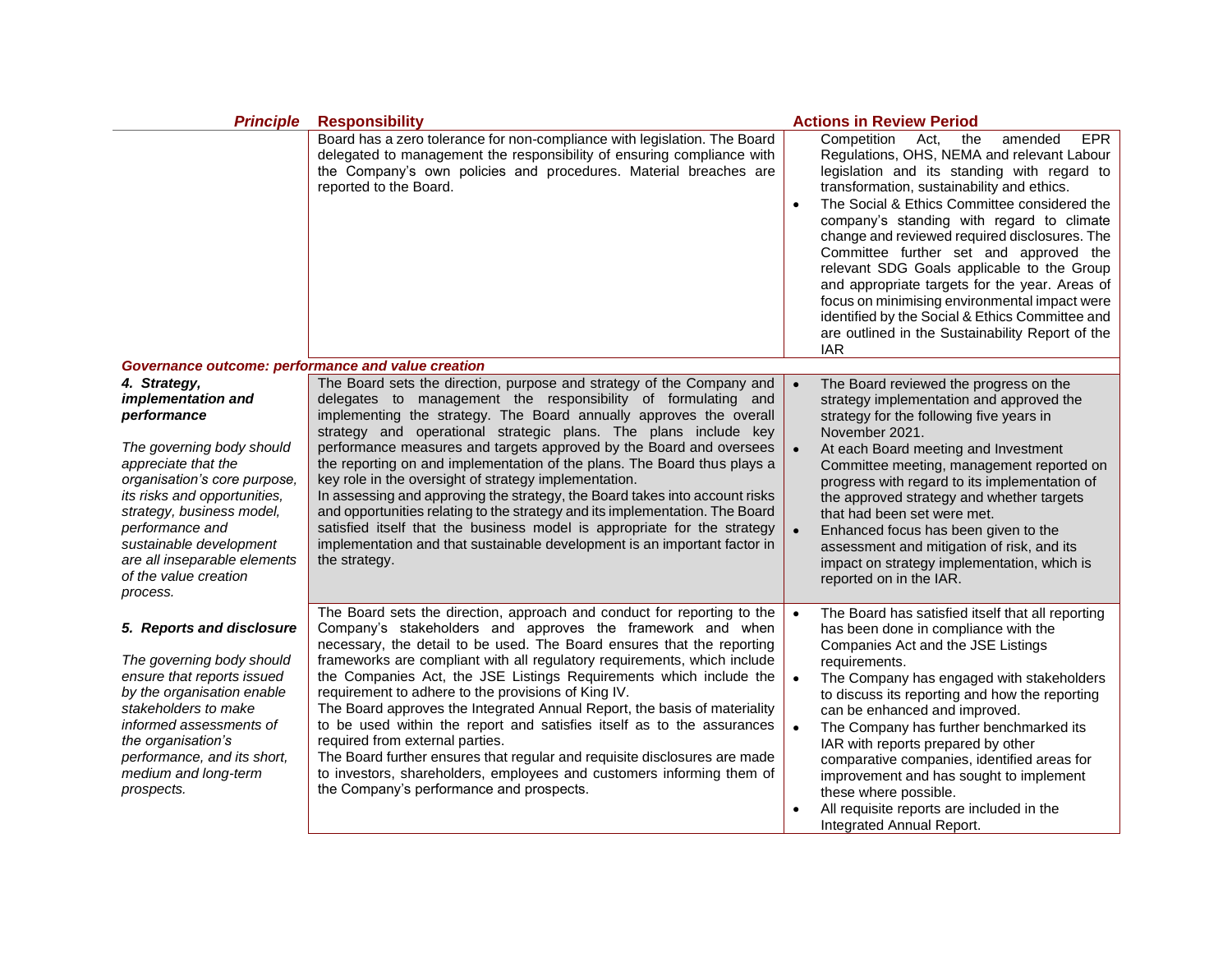| <b>Principle</b>                                                                                                                                                                                                                                                                  | <b>Responsibility</b>                                                                                                                                                                                                                                                                                                                                                                                                                                                                                                                                                                                                                                                                                                                                                                                                                                                                                                                                                                                                                                                                               | <b>Actions in Review Period</b>                                                                                                                                                                                                                                                                                                                                                                                                                                                                                                                                                                                                                                                                                                                                                                                                                                                                                                                                 |
|-----------------------------------------------------------------------------------------------------------------------------------------------------------------------------------------------------------------------------------------------------------------------------------|-----------------------------------------------------------------------------------------------------------------------------------------------------------------------------------------------------------------------------------------------------------------------------------------------------------------------------------------------------------------------------------------------------------------------------------------------------------------------------------------------------------------------------------------------------------------------------------------------------------------------------------------------------------------------------------------------------------------------------------------------------------------------------------------------------------------------------------------------------------------------------------------------------------------------------------------------------------------------------------------------------------------------------------------------------------------------------------------------------|-----------------------------------------------------------------------------------------------------------------------------------------------------------------------------------------------------------------------------------------------------------------------------------------------------------------------------------------------------------------------------------------------------------------------------------------------------------------------------------------------------------------------------------------------------------------------------------------------------------------------------------------------------------------------------------------------------------------------------------------------------------------------------------------------------------------------------------------------------------------------------------------------------------------------------------------------------------------|
|                                                                                                                                                                                                                                                                                   |                                                                                                                                                                                                                                                                                                                                                                                                                                                                                                                                                                                                                                                                                                                                                                                                                                                                                                                                                                                                                                                                                                     |                                                                                                                                                                                                                                                                                                                                                                                                                                                                                                                                                                                                                                                                                                                                                                                                                                                                                                                                                                 |
|                                                                                                                                                                                                                                                                                   | Governance outcome: adequate and effective control - governing structures and delegation                                                                                                                                                                                                                                                                                                                                                                                                                                                                                                                                                                                                                                                                                                                                                                                                                                                                                                                                                                                                            |                                                                                                                                                                                                                                                                                                                                                                                                                                                                                                                                                                                                                                                                                                                                                                                                                                                                                                                                                                 |
| 6. Role of the governing<br>body<br>The governing body should                                                                                                                                                                                                                     | The Board fulfils its responsibility as being the focal point and custodian of<br>corporate governance in the Company and exercises this leadership role<br>through ensuing that it performs its functions in terms of its Charter and the<br>Charters of the Committees of the Board in line with the principles of King                                                                                                                                                                                                                                                                                                                                                                                                                                                                                                                                                                                                                                                                                                                                                                           | The Board reviewed and is satisfied that it has<br>fulfilled its obligations in terms of its Charter.<br>The Board formally met 6 times in the period<br>under review, being four quarterly Board                                                                                                                                                                                                                                                                                                                                                                                                                                                                                                                                                                                                                                                                                                                                                               |
| serve as the focal point and<br>custodian of the corporate<br>governance in the<br>organisation.                                                                                                                                                                                  | IV and the provisions of the Companies Act and its MOI. This role is further<br>emphasized in its Delegations of Authority framework.                                                                                                                                                                                                                                                                                                                                                                                                                                                                                                                                                                                                                                                                                                                                                                                                                                                                                                                                                               | meetings, one ad hoc meeting and one<br>strategic planning meeting. The additional<br>meeting was a special ad hoc meeting<br>convened to consider the finalization of the<br>annual financial statements for the year ending<br>February 2021. Details of the meetings and<br>attendance appear in the Governance Report<br>of the IAR.<br>The Audit & Risk Committee reviewed and<br>$\bullet$                                                                                                                                                                                                                                                                                                                                                                                                                                                                                                                                                                |
|                                                                                                                                                                                                                                                                                   |                                                                                                                                                                                                                                                                                                                                                                                                                                                                                                                                                                                                                                                                                                                                                                                                                                                                                                                                                                                                                                                                                                     | updated the Delegations of Authority<br>framework for the organization.                                                                                                                                                                                                                                                                                                                                                                                                                                                                                                                                                                                                                                                                                                                                                                                                                                                                                         |
|                                                                                                                                                                                                                                                                                   |                                                                                                                                                                                                                                                                                                                                                                                                                                                                                                                                                                                                                                                                                                                                                                                                                                                                                                                                                                                                                                                                                                     | The Board is satisfied that there is no one<br>$\bullet$                                                                                                                                                                                                                                                                                                                                                                                                                                                                                                                                                                                                                                                                                                                                                                                                                                                                                                        |
|                                                                                                                                                                                                                                                                                   |                                                                                                                                                                                                                                                                                                                                                                                                                                                                                                                                                                                                                                                                                                                                                                                                                                                                                                                                                                                                                                                                                                     | director or group of directors who have<br>unfettered powers of decision making.                                                                                                                                                                                                                                                                                                                                                                                                                                                                                                                                                                                                                                                                                                                                                                                                                                                                                |
| 7. Composition of the<br>governing body<br>The governing body should<br>comprise the appropriate<br>balance of knowledge, skills,<br>experience, diversity and<br>independence for it to<br>discharge its governance<br>role and responsibilities<br>objectively and effectively. | The Board comprises a majority of independent non-executive directors.<br>The Nominations Committee considers whether the size, knowledge, skill,<br>diversity experience and independence of the Board are appropriate for the<br>Company. The Committee is satisfied that the Board currently has the<br>appropriate skills set. The CEO and CFO are executive directors. The<br>Board encourages and supports diversity of gender, race, age, culture and<br>fields of expertise. The rotation of Board members is outlined in the<br>Company's Memorandum of Incorporation.<br>The process for the nomination and approval of new Board members is<br>outlined in the Charter of the Nominations Committee. There is a formal<br>induction process for new Board members. Conflicts of interest are<br>required to be tabled in terms of the Companies Act and are updated at<br>each Board meeting. The Chairman of the Board is independent. The<br>Chairman of the Board is not Chairman of the Audit and Risk Committee,<br>the Remuneration Committee nor the Social and Ethics Committee. | An internal Board evaluation done on an<br>$\bullet$<br>anonymous basis, was conducted in 2021.<br>The evaluation comprised a questionnaire,<br>broken down into the following categories:<br>Board Composition, Board Culture, Role and<br>Responsibilities, Board Committees,<br>Relationship between Board and executive<br>management, Board meetings, Evaluation and<br>fees, Leadership pool and Stakeholder<br>management.<br>The Board and the Nominations Committee<br>considered the results of the evaluation and<br>have agreed steps to further improve the<br>functioning of the Board and the knowledge<br>base of Board members.<br>The Board has adopted a diversity policy as<br>$\bullet$<br>part of the Charter of the Nominations<br>Committee, which encourages broad diversity<br>in the Board, and its Committees. The Board's<br>spread of skills, gender, race and experience<br>are outlined in the Governance Report of the<br>IAR. |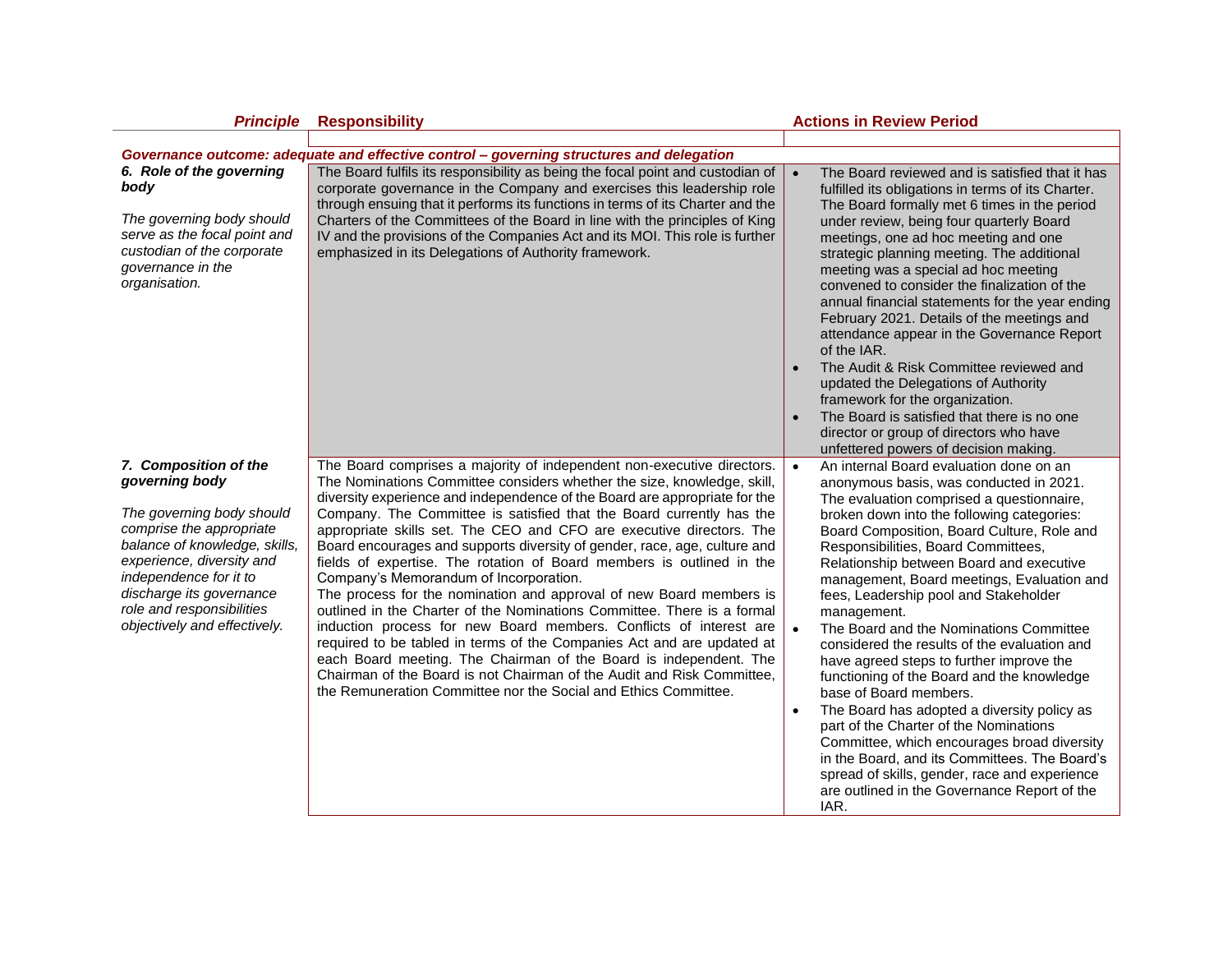| <b>Principle</b>                                                                                                                                                                                                                                                                  | <b>Responsibility</b>                                                                                                                                                                                                                                                                                                                                                                                                                                                                                                                                                                                                                                                                                                                                                                                                                                                                                                                                                                                                                      | <b>Actions in Review Period</b>                                                                                                                                                                                                                                                                                                                                                                                                                                                                                                                                                |
|-----------------------------------------------------------------------------------------------------------------------------------------------------------------------------------------------------------------------------------------------------------------------------------|--------------------------------------------------------------------------------------------------------------------------------------------------------------------------------------------------------------------------------------------------------------------------------------------------------------------------------------------------------------------------------------------------------------------------------------------------------------------------------------------------------------------------------------------------------------------------------------------------------------------------------------------------------------------------------------------------------------------------------------------------------------------------------------------------------------------------------------------------------------------------------------------------------------------------------------------------------------------------------------------------------------------------------------------|--------------------------------------------------------------------------------------------------------------------------------------------------------------------------------------------------------------------------------------------------------------------------------------------------------------------------------------------------------------------------------------------------------------------------------------------------------------------------------------------------------------------------------------------------------------------------------|
|                                                                                                                                                                                                                                                                                   |                                                                                                                                                                                                                                                                                                                                                                                                                                                                                                                                                                                                                                                                                                                                                                                                                                                                                                                                                                                                                                            | The Nominations Committee assessed the<br>independence of Board members and the<br>directors who are required to retire by rotation.                                                                                                                                                                                                                                                                                                                                                                                                                                           |
| 8. Committees of the<br>governing body<br>The governing body should<br>ensure that its arrangements<br>for delegation within its own<br>structures promote<br>independent judgement, and<br>assist with balance of power<br>and the effective discharge<br>of its duties.         | The Company has established the statutory Audit and Risk and Social and<br>Ethics Committees. It was considered appropriate that the assessment of<br>risk would be the responsibility of the Audit Committee.<br>The Board has also established a Remuneration Committee, a<br>Nominations Committee and an Investment Committee. The Investment<br>Committee is convened on an ad hoc basis when appropriate.                                                                                                                                                                                                                                                                                                                                                                                                                                                                                                                                                                                                                            | The Committees met on a regular basis,<br>details of which are outlined in the IAR. Details<br>of the membership of the Committees are also<br>reflected in the Governance Report of the IAR.<br>The Charters were all reviewed. The reports of<br>the appropriate Committees setting out how<br>they have fulfilled their functions are included<br>in the IAR.                                                                                                                                                                                                               |
| 9. Performance<br>evaluations<br>The governing body should<br>ensure that the evaluation of<br>its own performance and<br>that of its Committees, its<br>Chair and its individual<br>members, support continued<br><i>improvement in its</i><br>performance and<br>effectiveness. | The Board acknowledges that it is important that a regular assessment be<br>made of the performance and composition of itself and of its Committees<br>through an evaluation exercise.                                                                                                                                                                                                                                                                                                                                                                                                                                                                                                                                                                                                                                                                                                                                                                                                                                                     | An evaluation was conducted by the Board<br>which was on an online anonymous basis.<br>Details of the process are reflected in Principle<br>7 above.<br>In addition, the Audit & Risk Committee<br>conducted an evaluation of the Finance<br>Director and the finance function, the external<br>Auditors and recommended various changes.<br>The Board also conducted an evaluation of the<br>$\bullet$<br>Company Secretary and was satisfied that she<br>had the necessary skills and competence and<br>was sufficiently independent to fulfill her<br>function effectively. |
| 10. Delegation to<br>management<br>The governing body should<br>ensure that the appointment<br>of, and delegation to,<br>management contribute to<br>role clarity and effective<br>exercise of authority and<br>responsibilities.                                                 | The Board delegated the responsibility to the CEO, assisted by his<br>management team, to lead the implementation of strategy and operational<br>management.<br>The CEO is not a member of the Audit and Risk Committee, Remuneration<br>or Nomination Committees, but attends meetings by invitation. The CEO is<br>a member of the Social and Ethics Committee.<br>Succession of the CEO and senior executives is considered by the<br>Nomination Committee.<br>A delegation of authority framework is delegated to the Audit and Risk<br>Committee for annual review. The Board is satisfied that it contributes to<br>clarity of responsibilities and assists in the effective exercise of authority<br>and responsibilities. The Remuneration and Nominations Committees have<br>been delegated the responsibility of ensuring that executive management<br>functions are appropriately resourced and remunerated. The performance<br>of the CEO and senior executives is annually evaluated by the<br><b>Remuneration Committee.</b> | $\bullet$<br>The Delegation of Authority framework was<br>reviewed by the Audit and Risk Committee.<br>The Nominations Committee assessed<br>succession of the CEO and senior executives.<br>The report of the Remuneration Committee<br>which outlines the remuneration policy and the<br>remuneration implementation report are<br>outlined in the IAR. They are submitted to<br>shareholders in terms of the Notice of the<br>AGM in non-binding advisory resolutions.                                                                                                      |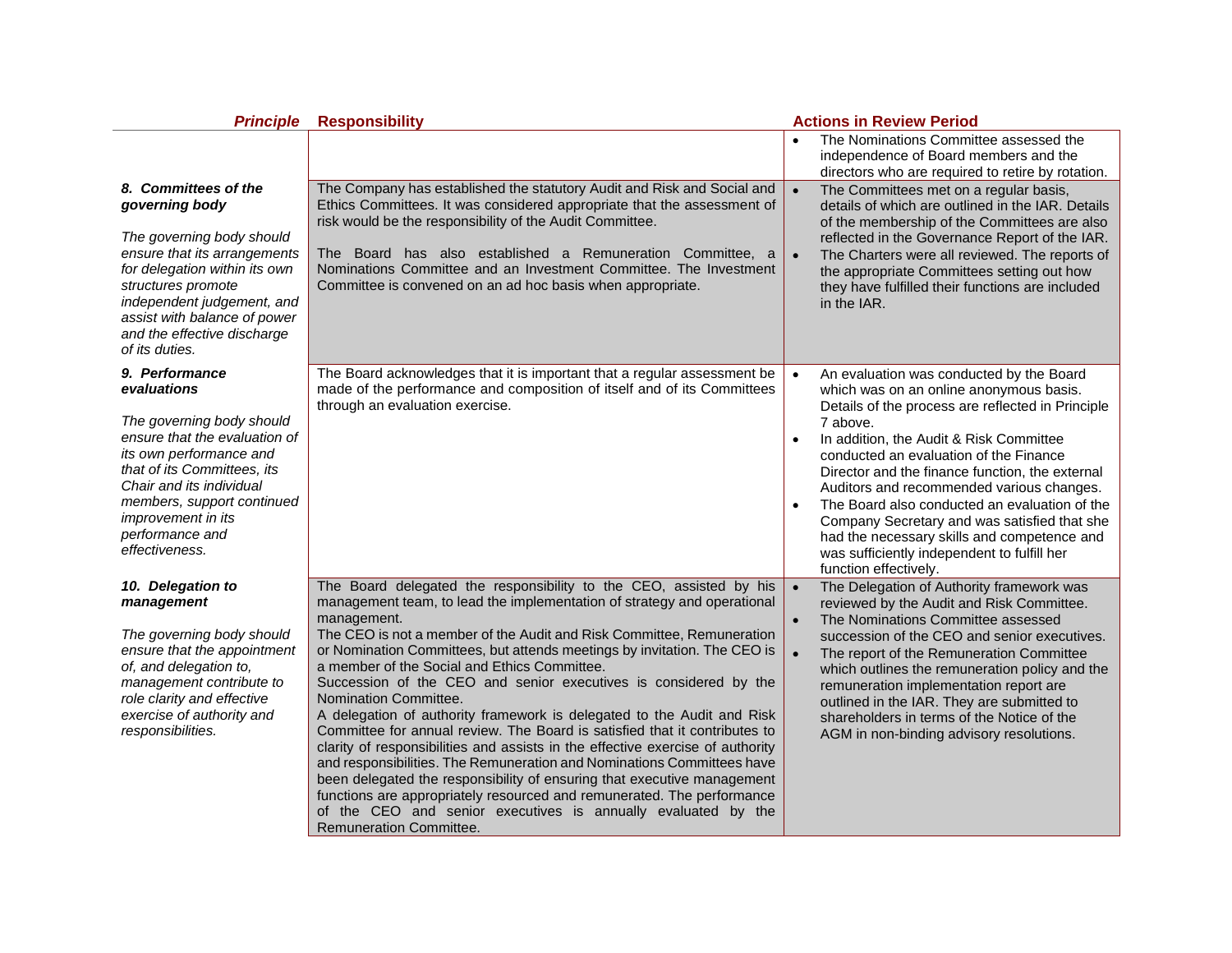| <b>Principle</b>                                                                                                                                                                             | <b>Responsibility</b>                                                                                                                                                                                                                                                                                                                                                                                                                                                                                  | <b>Actions in Review Period</b>                                                                                                                                                                                                                                                    |
|----------------------------------------------------------------------------------------------------------------------------------------------------------------------------------------------|--------------------------------------------------------------------------------------------------------------------------------------------------------------------------------------------------------------------------------------------------------------------------------------------------------------------------------------------------------------------------------------------------------------------------------------------------------------------------------------------------------|------------------------------------------------------------------------------------------------------------------------------------------------------------------------------------------------------------------------------------------------------------------------------------|
|                                                                                                                                                                                              | Board members are entitled to seek independent legal advice.                                                                                                                                                                                                                                                                                                                                                                                                                                           |                                                                                                                                                                                                                                                                                    |
|                                                                                                                                                                                              | Governance outcome: adequate and effective control - governance functional areas                                                                                                                                                                                                                                                                                                                                                                                                                       |                                                                                                                                                                                                                                                                                    |
|                                                                                                                                                                                              |                                                                                                                                                                                                                                                                                                                                                                                                                                                                                                        |                                                                                                                                                                                                                                                                                    |
| 11. Risk and opportunity<br>governance<br>The governing body should<br>govern risk in a way that<br>supports the organisation in<br>setting and achieving its<br>strategic objectives.       | The Board is responsible for the governance of risk. This responsibility has<br>been delegated to the Audit and Risk Committee. The assessment of risk<br>and the implementation of risk management is the responsibility of<br>executive management.                                                                                                                                                                                                                                                  | The Board has reviewed the assessment of<br>risk management during the year. The<br>refinement of risk management was identified<br>previously as an area that required enhanced<br>focus. The outcome of the enhanced focus on<br>Risk is outlined in the Risk report in the IAR. |
| 12. Technology and                                                                                                                                                                           | The Board accepts that the role of technology is a key enabler for success                                                                                                                                                                                                                                                                                                                                                                                                                             | The Board has sought from management,                                                                                                                                                                                                                                              |
| information governance<br>The governing body should<br>govern technology and<br>information in a way that<br>supports the organisation<br>setting and achieving its<br>strategic objectives. | and competitive advantage, and as such, gives rise to enhanced risk for<br>the Company and its operations. The Board has acknowledged it holds<br>responsibility for the governance of technology. The Board has delegated<br>to management the implementation of effective technology and information<br>practices and to monitor the rapid advances and improvements in<br>technology. Management has established an Information Technology<br>Steering Committee to manage this important function. | assurance as to the effectiveness and<br>reliability of the Company's technology and<br>information arrangements. The Board has<br>overseen the risks associated with technology<br>as a key area of focus. There have been no<br>major incidents during the review period.        |
| 13. Compliance<br>governance                                                                                                                                                                 | The Board sets the requirement of compliance by all operations with<br>relevant legislation, codes, regulations, standards and policies. There is a                                                                                                                                                                                                                                                                                                                                                    | $\bullet$<br>Compliance is an ongoing responsibility for<br>directors, employees, franchisees and                                                                                                                                                                                  |
| The governing body should<br>govern compliance with                                                                                                                                          | zero tolerance policy towards breaches of legislation where material<br>breaches are reported to the Audit and Risk Committee. The Board<br>delegated to management the responsibility of ensuring such compliance.                                                                                                                                                                                                                                                                                    | suppliers. No material breaches have been<br>brought to the attention of the Audit and Risk<br>Committee during the review period.                                                                                                                                                 |
| applicable laws and<br>adopted, non-binding rules,<br>codes and standards in a<br>way that supports the<br>organisation being ethical<br>and a good corporate<br>citizen.                    |                                                                                                                                                                                                                                                                                                                                                                                                                                                                                                        | The Board seeks assurance on compliance<br>$\bullet$<br>from internal and external audit functions.<br>Particular focus has been given to<br>implementing the minimum guidelines outlined<br>by the CIPC in November 2018.                                                         |
| 14. Remuneration<br>governance                                                                                                                                                               | The Board through the Remuneration Committee sets the direction and<br>approach for remuneration practices.                                                                                                                                                                                                                                                                                                                                                                                            | During the period under review particular<br>$\bullet$<br>focus has been given to reviewing the                                                                                                                                                                                    |
| The governing body should<br>ensure that the organisation<br>remunerates fairly,<br>responsibly and<br>transparently so as                                                                   | The Remuneration Policy and Implementation Report are detailed on<br>pages 139 to 151 in this report.                                                                                                                                                                                                                                                                                                                                                                                                  | remuneration practices and the LTI and STI<br>plans and targets and how these are<br>disclosed. The views of major shareholders<br>were sought, the outcome of which is outlined<br>in the Remuneration Policy and<br>Implementation Report. Shareholders will be                  |